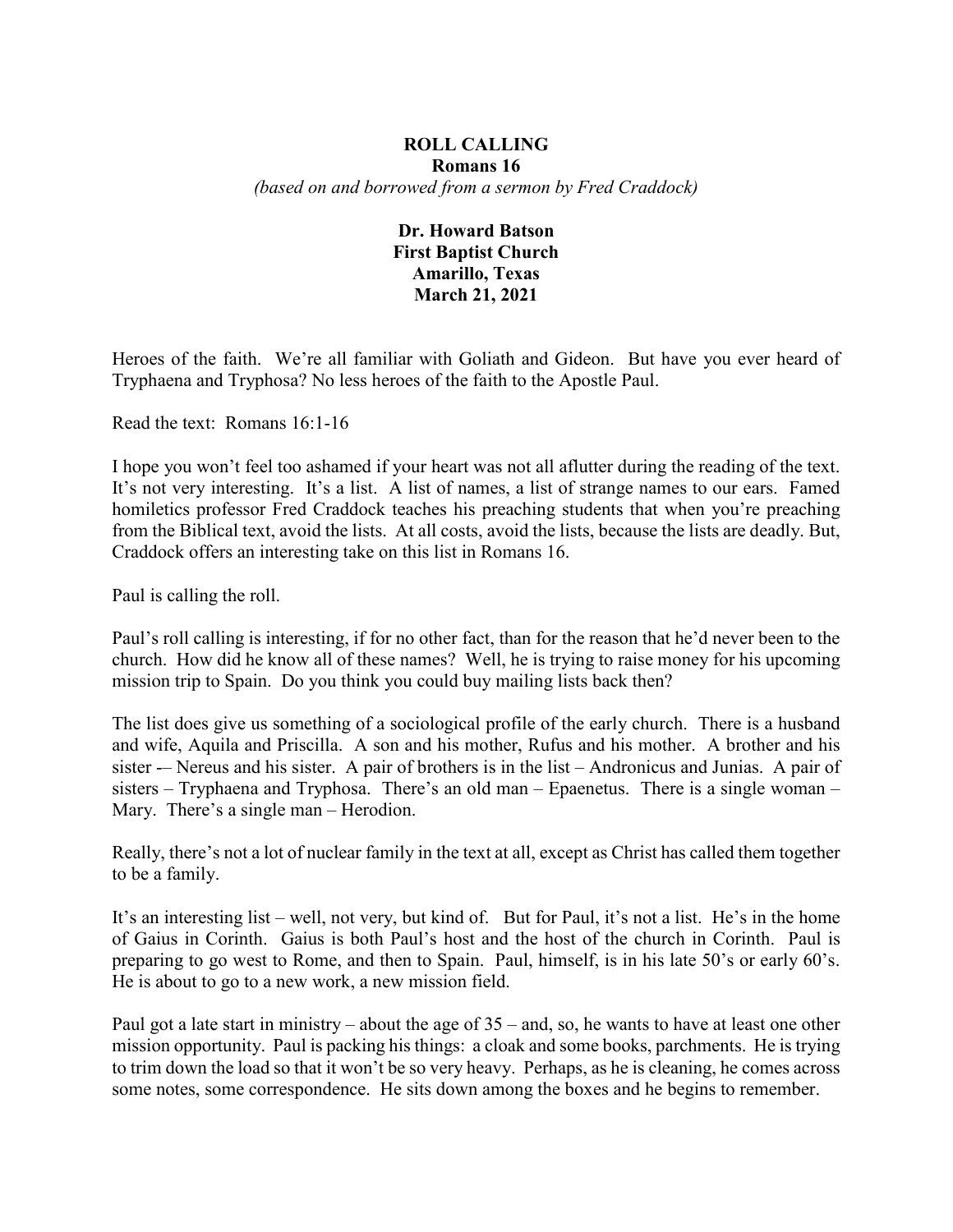For Paul, it's not a list (as Fred Craddock says). It's remembering.

We need to remember our family of faith, our brothers and sisters in Christ.

That's what you do when you think about church, about Christian friends. You remember.

At the very first congregation which I served, Garner Baptist Church in Garner, Texas, as a minister of youth, we had a Sunday School attendance of  $40 - in$  the whole church. (Well, we started with eight; 40 seemed pretty good.) There were Ronnie and Susan, who would always fix a good meal on Sunday afternoon when you were invited. And if you didn't leave too quickly, they would get out the home movies of their children when they were small. You know – the type of films that only a mom and dad can enjoy. Or, perhaps, only a mother. And then there were Robert and Polly. Robert who, in the middle of the preacher's sermon, would, without hesitation or hold back, yawn the loudest yawn to a rhythmic tune of boredom. "Y-a-w-n- huh huh huh huh huh," he would say, as he stretched out his arm around Polly. I would tease the minister every Sunday after this occurred. We all knew it was coming. It was just a matter of when.

Somehow, we all loved each other with such a powerful force that the hour's drive to church and the hour's drive home from church to the city of Fort Worth seemed well worth our while, because we were going to be with our church family.

At Meadowbrook Baptist, in Robinson, Texas, the list is too long to cover, but I can certainly mention a few. There was Ken, the chairman of the pastor search committee, who was so nervous about hiring a young man who had never pastored before (me) to come and fill the slot left by a wise veteran. There was Robert, who talked very little but was always the backbone of the church, giving sacrificially above and beyond what anyone else could possibly expect him to do. There was Fran, who volunteered for everything, although she had no more time than anyone else but always seemed to be able to get it done and get it done in good measure. A saint, in this pastor's mind. There was Ray and Darlene, who always stayed after the function was over to help the pastor and the janitor put up all the chairs and tables, turn out the lights and lock the doors. There was George, confined to a wheelchair, limited physically, but mentally well above my game – a retired college professor that I knew was smarter than his pastor was, and I think, perhaps, he knew it as well. Nonetheless, always encouraging, always supporting, always helping me lead the people to cross new frontiers and new ways of ministry. Then there were David and Dana – (I've changed their names, just to be safe) – a couple who was living together and simply visiting about once a month when I first came. Four years later they were married and served as leaders in the church. He led the men's ministry and she taught Sunday School. People who allowed the story of Jesus to transform their personal lives and make them a part of a church family.

## Remembering.

Paul begins by remembering Phoebe, a deaconess, a servant of the church. Then Priscilla and Aquila, a devout Christian couple who were able to instruct Apollas in the faith. A couple who had the church meet in their house, in more places than one. Paul remembers them because they "risked their lives" for him. Paul was thankful, as were as all the churches of the Gentiles.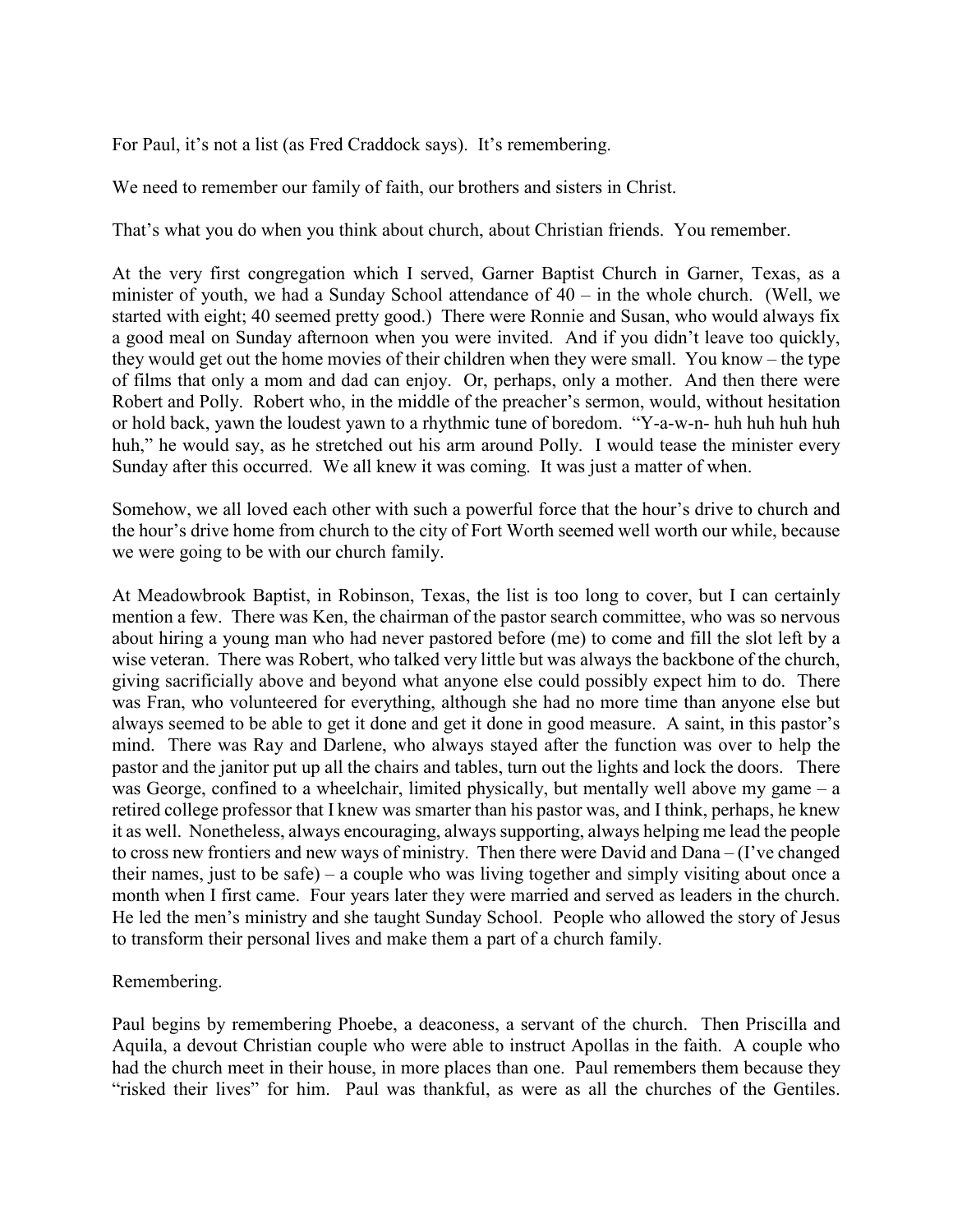Apparently what they had done was well known. Was it the occasion when Paul was in great danger in Ephesus? As a part of the list, says Paul, "Aquila and Priscilla risked their necks for me."

And next on the list: Andronicus and Junias. "Hey, we were in jail together," Paul remembers. What great people. Then there's Mary (verse 6) who always worked when everybody quit. Who said, "Paul, you go ahead and go home, because I'll put the hymnals away. You must be tired from teaching today." "Well, you're tired, too, Mary," Paul countered. "I know. But you have to ride a donkey across Asia tomorrow. Now, go on." Mary – she worked hard.

It's not a list. It's remembering.

"Epaenetus, the first one to respond to my preaching." The first one down the aisle, we might say, for Paul. I remember the first one down the aisle when I preached. I'll never forget her. "Finally," Paul must have thought, "someone is responding to my message of Messiah, Jesus." Epaenetus, the first convert for Paul.

Paul remembered. The twins – Tryphaena and Tryphosa, whose names are probably best translated "delicate" and "dainty." Don't you remember? "They always sat on this side of the church, both wearing blue. Never knew which one was which. One had a mole, but I can't remember whether it was Tryphaena or Tryphosa who had the mole. Nonetheless, they were always faithful," Paul remembers.

Then there is Rufus, who Paul remembers as a choice man of the Lord. And Rufus's mother, "who has also been a mother to me," Paul says. Can't you see her now? Large woman with an apron, hair pulled back in a bun, fixing the best of breakfasts. "I don't have time to eat," Paul said. "I have to run." "Sit down and eat your breakfast," she said. "Apostle or not, you have to eat your breakfast." Tell my mother hello, Paul says.

This is not a list for Paul. It's remembering – remembering of family, for Paul.

Fred Craddock recalls when "The List of Names" was brought to Atlanta. Workers set it up in the public place. Block after block, forming a long wall of names. Vietnam names. Some passersby only saw it a list of names. But there were others – others went over it closely, some walking slowly down the columns. A woman who walks up to place her finger on a particular name. Then, holding up a child, she placed the child's hand on a name. And yet another woman, over there, who kisses the wall at a particular name. Flowers lying beneath the wall. Or here, a man makes a pencil etching of the name dear to his heart. Don't call it a list. To these people, it's not a list. It's remembering.

While Paul addresses these people, saying: "Say hello to..." "Say hello to..." "Say hello to..." Paul is really bidding them good-bye. Paul knows that before he goes to Rome, he is going to Jerusalem. He doesn't know what awaits him there. Will the Jews accept him? He is very tentative about what awaits him. Will it be bondage? Will it be death? He is approaching, with a Gentile offering, a nest of hostility for both him and his ministry to the Gentiles. He asks them in Chapter 15 to pray for him, to agonize with him, that he would not be killed in Jerusalem.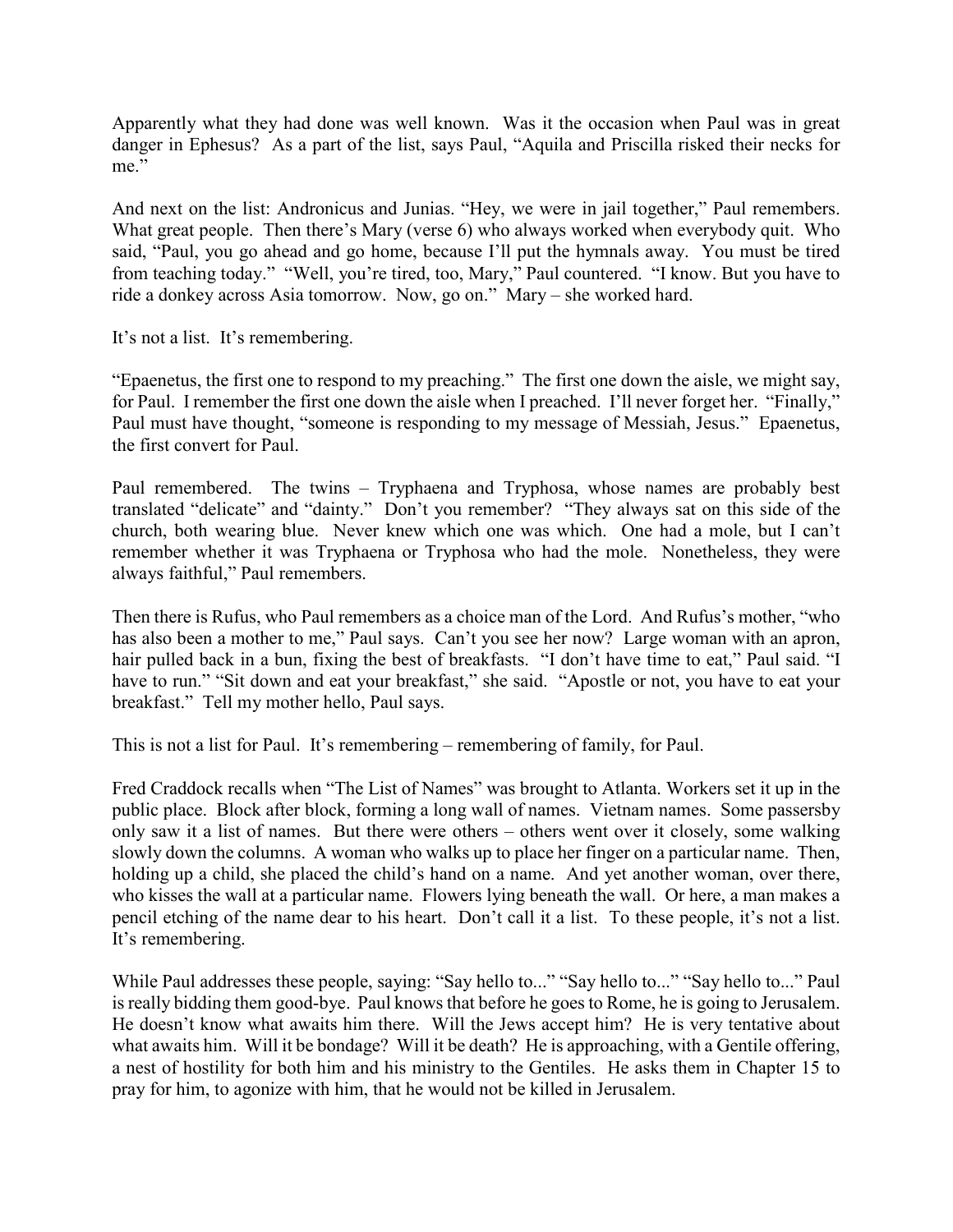Look at 15:30-33: "Strive together with me in your prayers to God for me, that I may be delivered from those who are disobedient in Judea, and that my service for Jerusalem may prove acceptable to the saints; so that I may come to you in joy by the will of God and find refreshing rest in your company."

Paul was nervous. Paul was not really saying hello. Paul was giving the possible good-bye.

As imperfect as the church is, just the same, I don't suppose that there is anything like it in all of the world. Nothing like it anywhere. Nothing like belonging to a church family. Having a church of your own. Saying like those in Romans 16 could say, "I belong to the church at Rome." Saying, "I belong at First Baptist Church" or Piney Grove Baptist Church or Meadowbrook Baptist Church or Fillmore Methodist Church. Nothing like it in all the world.

To say that there is a group of people – a group of people who, with me, proclaim the Messiahship of Jesus, both His death and, yes, His resurrection, ascension and anticipate His coming again. For us. People of one mind and one heart who sing praises together to God, study His Word, work, worry and worship together.

To be part of the people of God.

I don't care how imperfect the church is – and you and I both know she has her faults – Paul saw the church as nothing less than the people of God. The new Israel. The Body of Christ. The Bride of Christ. The *ecclesia*. Those, like Israel of the Old Testament, who are called out to stand and listen to "Thus sayeth the Lord." Those who, in New Testament language, have built their own lives, their own family around the story of Christ: a story of a virgin birth, a perfect life, a sacrificial death, a resurrection, an ascension and a glorious return of the Resurrected One – belong to a church.

From time to time I'll come across someone who, after visiting our church, says something simply like this. "I sure enjoyed worshiping with you today. But we like just to visit around different churches and hear different perspectives and hear different pastors, to hear different types of music, to praise God in different ways and different places." The indication is, "We just happened to be passing through your church today." And I feel sorry for them. Who are they running from? That's certainly not to say that people should never change churches. There comes a time in the life of a family when they are called to change churches. That occasional, prayerful change is certainly a part of what it means to be honestly and sincerely seeking a family of faith in which to belong. But, the idea of the transient with no home and no place to go is simply foreign to the New Testament. It's being with the same people, serving side by side, agreeing and disagreeing, loving and hurting, disappointing and being disappointed, being fed and feeding, having your feet washed and washing another's, serving and being served – all part of what it means to be with God's people.

A sense of belonging.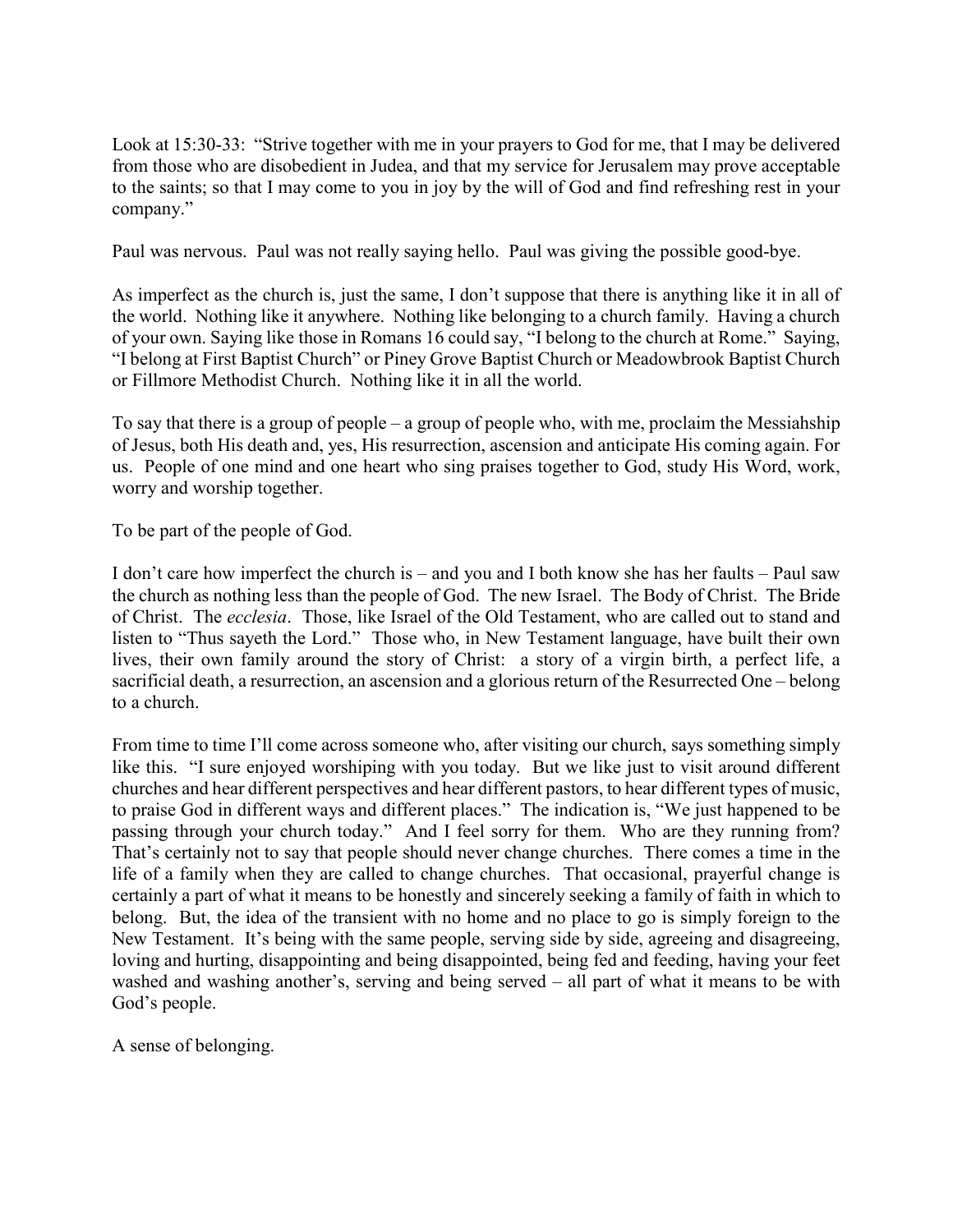How do you belong? How do you get that sense of "this is my place"? I can tell you one thing, for sure. It will never come by simply sitting back and wanting others to cater to you. Don't feel like you belong at First Baptist Church or whatever church it is that you're in the process of choosing to be your church family? You'll feel like you belong when you serve.

You sense that in this list in Romans 16. Phoebe, a deaconess/servant of the church. Priscilla and Aquila, who served, risked their own necks for the Apostle Paul. Mary, who was the worker, the one who served. Andronicus and Junias who were there, side by side, with Paul in prison. Rufus's mother, whose own love and service to Paul made him feel like she was also his own mother. And there again, "delicate and dainty" – Tryphaena and Tryphosa. What are they called? Workers in the Lord.

You belong when you say, "Scoot over and give me an oar. I want to help row the boat." When you give financially. When you serve. When you decide to hurt with those who are hurting. When you let the loss of another be your own loss. When you let the joy of another be your own joy. There is nothing like it, I promise you, in all the world.

The church is a body of like-minded believers gathered around a man who died on a cross and rose again, proclaiming together that Jesus is Lord. And we are His. Willing to submit to each other. Willing to submit to the authority of the scripture. Willing to change our lives to let the path on which we trod be determined by the moral demands of the New Testament and its community, the church. Willing to give our time, talents, efforts and energies to hold the banner high for God's kingdom and God's people. Willing to study week after week and hour after hour this book, which we determined to be different from all other books.

The church. The church is different because Christ is different. The church is different because it's not based on a common interest in a hobby or in an athletic agenda or based around a love for humanity. Rather, it's based on the love of God for humanity found in the gift of His Son, Messiah Jesus.

**It was at a Ranger's baseball game. A small airplane circled the ball park towing a banner which read, "ATTEND THE CHURCH OF YOUR CHOICE TODAY." Not your typical airplane-hoisted advertisement. In fact, in some ways (some spectators said) it looked completely out of place amid the other orbiting air ads. Other airplanes dragged invitations to saloons and taverns, luring the leering to topless bars with offers of discounts off alcohol and cover charges after the game.** 

**But this lone ranger of an airplane offered no such discounts (for instance, the banner did not offer a reduction in biblical challenges regarding Christian life – just imagine a church advertising "NO TITHING FOR THE FIRST HUNDRED VISITORS!" or "TEN COMMANDMENTS REDUCED TO THREE, TODAY ONLY! No, this offer simply reminded the fans to stay faithful to their church or find one right away to which they could be faithful.**

**"A church," some of the drunken spectators must have thought. "Why be faithful to the church?" Perhaps, as with baseball teams, the church's fans had been discouraged in times**